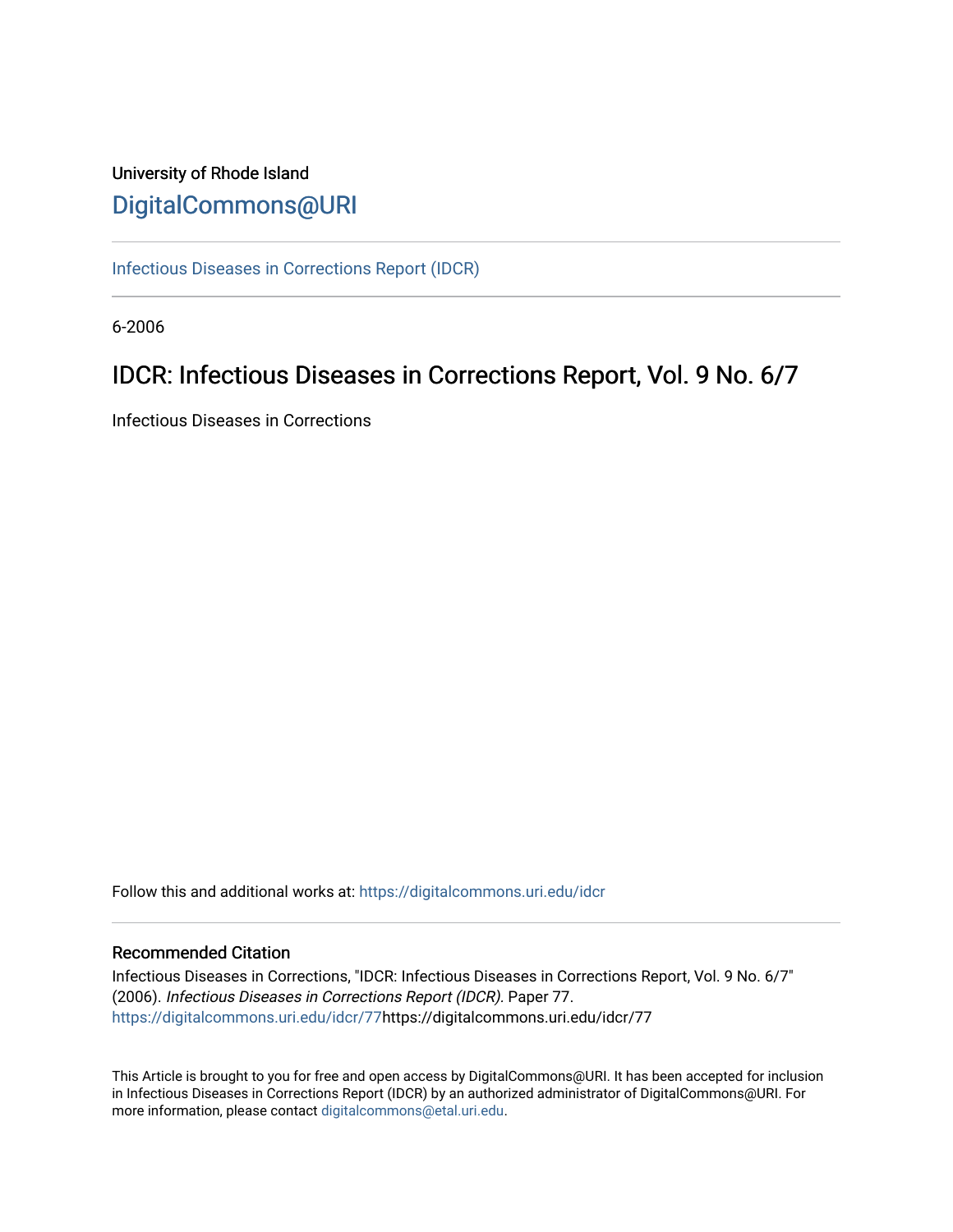



June/July 2006 Vol. 9, Issues 6&7

# **INFECTIOUS DISEASES IN CORRECTIONS REPORT**

## SPONSORED BY THE BROWN MEDICAL SCHOOL, OFFICE OF CONTINUING MEDICAL EDUCATION

## **ABOUT IDCR**

*IDCR, a forum for correctional problem solving, targets correctional physicians, nurses, administrators, outreach workers, and case managers. Published monthly and distributed by email and fax, IDCR provides up-to-the moment information on HIV/AIDS, hepatitis, and other infectious diseases, as well as efficient ways to administer treatment in the correctional environment. Continuing Medical Education credits are provided by the Brown University Office of Continuing Medical Education. IDCR is distributed to all members of the Society of Correctional Physicians (SCP) within the SCP publication, CorrDocs (www.corrdocs.org).*

## **CO-CHIEF EDITORS Anne S. De Groot, MD**

*Director, TB/HIV Research Lab, Brown Medical School*

**David A. Wohl, MD** *Associate Professor of Medicine University of North Carolina AIDS Clinical Research Unit*

## **DEPUTY EDITORS Joseph Bick, MD**

*Chief Medical Officer, California Medical Facility, California Department of Corrections*

**Renee Ridzon, MD** *Consultant*

## **SUPPORTERS**

*IDCR is grateful for the support of the following companies through unrestricted educational grants:*

*Major Support: Abbott Laboratories and Roche Pharmaceuticals.* 

*Sustaining: Pfizer Inc., Gilead Sciences, Inc., GlaxoSmithKline, Merck & Co., and Schering-Plough.*

## **AT THE INTERSECTION BETWEEN POVERTY, RACE, AND HIV INFEC-TION: HIV-RELATED SERVICES FOR INCARCERATED WOMEN**

## *Kimberly R. Jacob Arriola, MPH, PhD Assistant Professor*

*Rollins School of Public Health of Emory University*

*Ronald L. Braithwaite, PhD Professor Department of Community Health and Preventive Medicine Morehouse School of Medicine*

### *Cassandra F. Newkirk, MD Forensic Psychiatrist*

*The Geo Group, Inc*

## *DISCLOSURES:*

*The authors have no conflicts of interest to disclose.*

*This article contains concepts that will be included in a soon to be published book by the authors, Health Issues among Incarcerated Women (Rutgers University Press).* 

The prevalence of HIV infection among incarcerated women is disproportionately high, when compared with non-incarcerated populations and also when compared with the prevalence of HIV among incarcerated men. For example, at the end of 2003, 2.6% of female state and federal prison inmates were reported to be HVinfected in contrast to 1.8% of males.<sup>1</sup> Similarly, in a 2002 survey, 2.3% of female jail inmates self-reported being HIV-infected as compared to 1.2% of males. $2$  The reasons why incarcerated women are disproportionately impacted by HIV/AIDS are complex, but it is notable that many of the same life circumstances that increase risk for HIV infection (e.g., poverty, exposure to violence and abuse, substance abuse, unemployment, unstable living conditions) also increase the likelihood of criminal behavior (e.g., drug use and sex work) and therefore incarceration. Many researchers argue that incarceration offers an ideal opportunity for the delivery of health education programs and especially HIV prevention messages that focus on high risk behaviors.<sup>3-11</sup> In contrast to when they were in the community, incarcerated individuals are logistically easier to reach with prevention and education programs; and in theory, they are encountering fewer situations of

risk (e.g., sex while under the influence of drugs or alcohol, anonymous sex); they are sometimes reevaluating their life choices; they have access to medical and mental health services;



*"Pam" - Sue Coe (Artist's Statement on page 7)*

and they have fewer demands being made on their time. Yet to make important strides towards reducing HIV prevalence among incarcerated women requires a comprehensive approach to HIV prevention, treatment and care.

This article will explore the complexities surrounding the delivery of HIV-related services to

### *Continued on page 3*

| What's Inside |  |
|---------------|--|
|               |  |
|               |  |
|               |  |
|               |  |
|               |  |
|               |  |
|               |  |

Brown Medical School | Providence, RI 02912 | 401.453.2068 | fax: 401.272.7562 | www.IDCRonline.org *If you have any problems with this fax transmission please call 800.748.4336 or e-mail us at IDCR@corrections.net*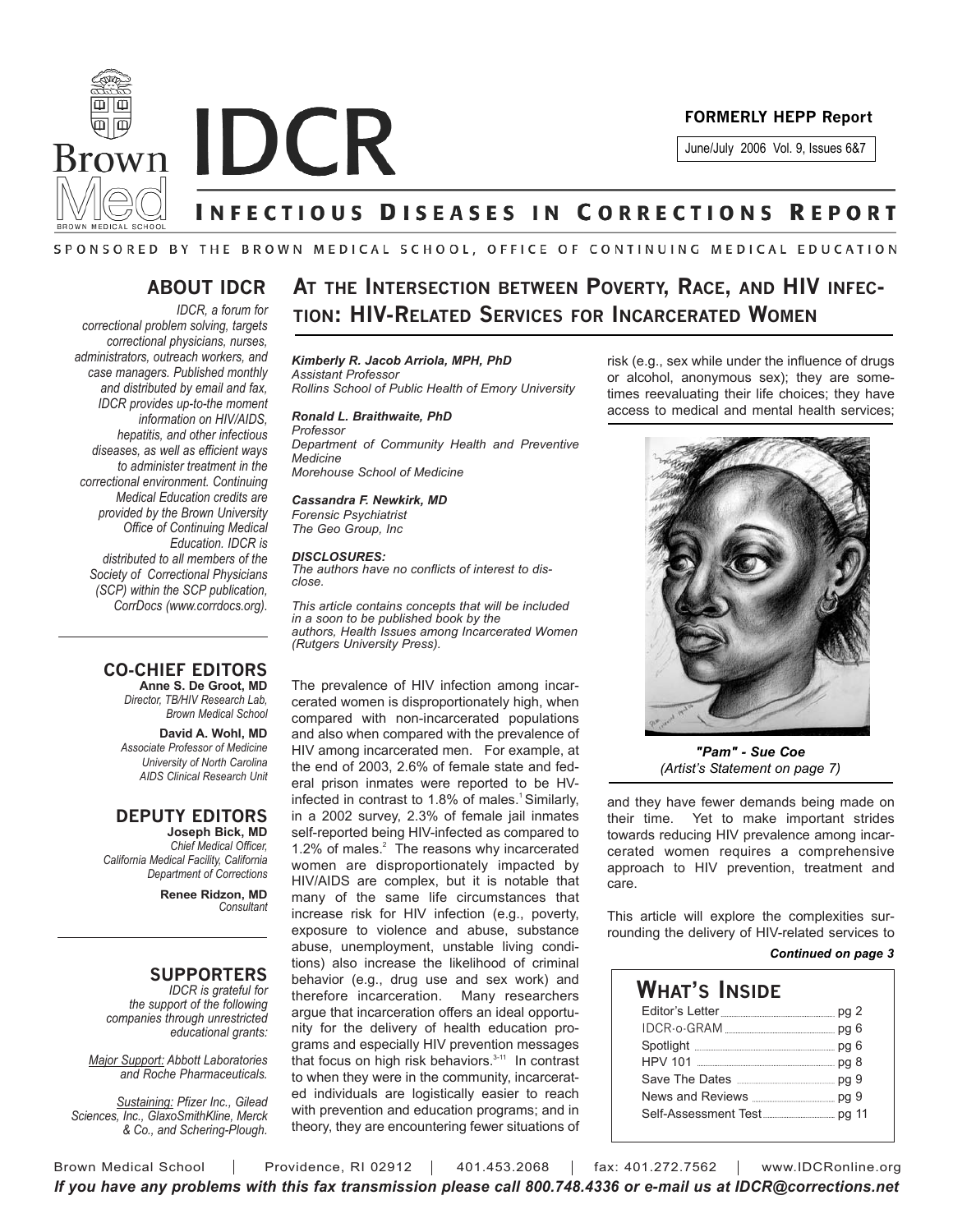## **LETTER FROM THE EDITOR** *(continued from page 2)*

Dear Corrections Colleagues,

When I read about "gender entrapment", a concept put forth by Dr. Kim Arriola and colleagues in this issue of IDCR, I thought about the life stories that I have heard in my 15 years of correctional HIV practice. There were many variations on a common theme - the women were sold by their mothers to neighbors for crack, or used as sex toys by stepfathers, or locked up in their own homes by their lovers, or beaten with two by fours by their legal husbands, or verbally abused by their own children, or dumped out of cars and left for dead, or gang raped and then set on fire. These women have had their dogs and their children killed in front of their own eyes. These women bear children that are their own siblings. And these stories are true. I have listened to stories in my clinic that made me want to escape the telling of them - that made me wonder how the woman sitting with me was strong enough to survive, to have children, and to get out of bed every day. These stories were being told by women that had been entrapped by their life circumstances, and could not see outside the room of pain that they had been locked into.

For the fortunate few, prison was a route of escape from those lives, a path leading to a safer haven after release. For those few, a prison clinic could be a place where, for the first time in their lives, they could feel as valued and as precious as they were on the day that they were made. But for many, the experience of prison was just part of a cycle of abuse that was never ending, and never changing, and hidden from all but a few. That is what Dr. Arriola means when she says that "women often engage in illegal behavior as a logical extension of their marginalized social positions, culturally expected gender roles, and the violence that surrounds them". And while she also states that the entrapment model does not absolve individuals from personal responsibility; she suggests that it is time that we acknowledge and address the social, cultural, financial, and political conditions that lead to illegal behavior, thus compelling women to crime.

We health care providers have two choices when faced with this type of exposé. We can either continue our same behaviors, and, like so many women in prison, never find a way to modify the certain outcome (repeated incarcerations, continued marginalization, unending exposure to HIV risk). Alternatively, we can seek a way to pry open that room of pain and help incarcerated women find a path to safe haven. We may need to reach outside of prison and jail walls, telling their true stories and calling attention to the roots of the problem as described by Dr. Arriola. Models for change exist - and as prescribed, we can start by bearing witness, admitting that the system has failed, find strength in our shared vision to improve correctional health care, establish common goals, and then seek a way to start anew.

Readers of this issue of IDCR can expect to be able to identify the root causes of the higher prevalence of HIV infection in US correctional institutions. They also can become familiar with recent reports on the projected cost of halting the epidemic (as estimated by UNAIDS), which would require \$22 billion a year by 2008 and possibly more in the following years.

And, as always, we are pleased to have coordinated and written this issue for you, our valued colleagues who work in correctional settings all over the US and abroad. We welcome your comments, and in order to make it easier for you to share your thoughts with your peers, we have added a new feature on the website - letters to the editor. Please send your letters to your editors, Annie De Groot (AnnieD@Brown.edu) and David Wohl (Wohl@med.unc.edu).

Annie DeGroot, MD

## **Subscribe to IDCR**

Fax to **617-770-3339** for any of the following: *(please print clearly or type)*

|                                                                                                                          | Yes, I would like to add/update/correct (circle one) my contact information for my complimentary<br>subscription of IDCR fax/email newsletter. |                                                           |         |                       |  |  |  |
|--------------------------------------------------------------------------------------------------------------------------|------------------------------------------------------------------------------------------------------------------------------------------------|-----------------------------------------------------------|---------|-----------------------|--|--|--|
|                                                                                                                          | Yes, I would like to sign up the following colleague to receive a complimentary subscription of<br><b>IDCR</b> fax/email newsletter            |                                                           |         |                       |  |  |  |
| Yes, I would like my IDCR to be delivered in the future as an attached PDF file in an<br>email (rather than have a fax). |                                                                                                                                                |                                                           |         |                       |  |  |  |
| NAME:                                                                                                                    | <b>FACILITY:</b>                                                                                                                               |                                                           |         |                       |  |  |  |
| <b>CHECK ONE:</b>                                                                                                        |                                                                                                                                                |                                                           |         |                       |  |  |  |
| Physician<br>Ő<br>O Pharmacist                                                                                           | <b>Physician Assistant</b><br>○ Medical Director/Administrator                                                                                 | ○ Nurse/Nurse Practitioner<br>○ HIV Case Worker/Counselor | ○ Other | O Nurse Administrator |  |  |  |
| ADDRESS:                                                                                                                 | CITY:                                                                                                                                          | STATE:                                                    |         | ZIP:                  |  |  |  |
| FAX:                                                                                                                     |                                                                                                                                                | PHONE:                                                    |         |                       |  |  |  |
| EMAIL:                                                                                                                   |                                                                                                                                                |                                                           |         |                       |  |  |  |
|                                                                                                                          |                                                                                                                                                |                                                           |         |                       |  |  |  |

## **Faculty Disclosure**

In accordance with the Accreditation Council for Continuing Medical Education Standards for Commercial Support, the faculty for this activity have been asked to complete Conflict of Interest Disclosure forms. Disclosures are listed at the end of articles. All of the individual medications discussed in

this newsletter are approved for treatment of HIV and hepatitis unless otherwise indicated. For the treatment of HIV and hepatitis infection, many physicians opt to use combination antiretroviral therapy which is not addressed by the FDA.

#### **Associate Editors**

Rick Altice, MD *Yale University AIDS Program*

David Paar, MD *Associate Professor of Medicine, University of Texas, Medical Branch*

Dean Rieger, MD *Officer/Corporate Medical Director, Correct Care Solutions*

Karl Brown, MD, FACP *Infectious Disease Supervisor PHS-Rikers Island*

> Ralf Jürgens *Consultant*

Joseph Paris, PhD, MD, FSCP, CCHP *Former Medical Director, Georgia Dept. of Corrections*

Lester Wright, MD, MPH *Chief Medical Officer, New York State Dept. of Correctional Services*

William Cassidy, MD *Associate Professor of Medicine, Louisiana State University Health Sciences Center*

Bethany Weaver, DO, MPH *Acting Instructor, Univ. of Washington, Center for AIDS and STD Research*

David Thomas, MD, JD *Professor and Chairman, Division of Correctional Medicine NSU-COM*

#### **Editorial Board**

Neil Fisher, MD *Medical Director, Chief Health Officer, Martin Correctional Institute*

Lynn Taylor, MD *Assistant Professor of Medicine, Brown University School of Medicine, The Miriam Hospital*

> Michael Poshkus, MD *Medical Program Director, Rhode Island Department of Corrections*

Louis Tripoli, MD, FACFE *Vice President of Medical Affairs, CMS Correctional Medical Services*

Josiah Rich, MD *Associate Professor of Medicine and Community Health Brown University School of Medicine*

> Steven F. Scheibel, MD *Regional Medical Director Prison Health Services, Inc*

Barry Zack, MPH *Executive Director, Centerforce*

Eric Avery, MD

Jim Montalto *The Corrections Connection*

**Layout** Derek O'Brien *The Corrections Connection*

**Distribution** Screened Images Multimedia

> **Managing Editor** Elizabeth Closson *IDCR*

**2**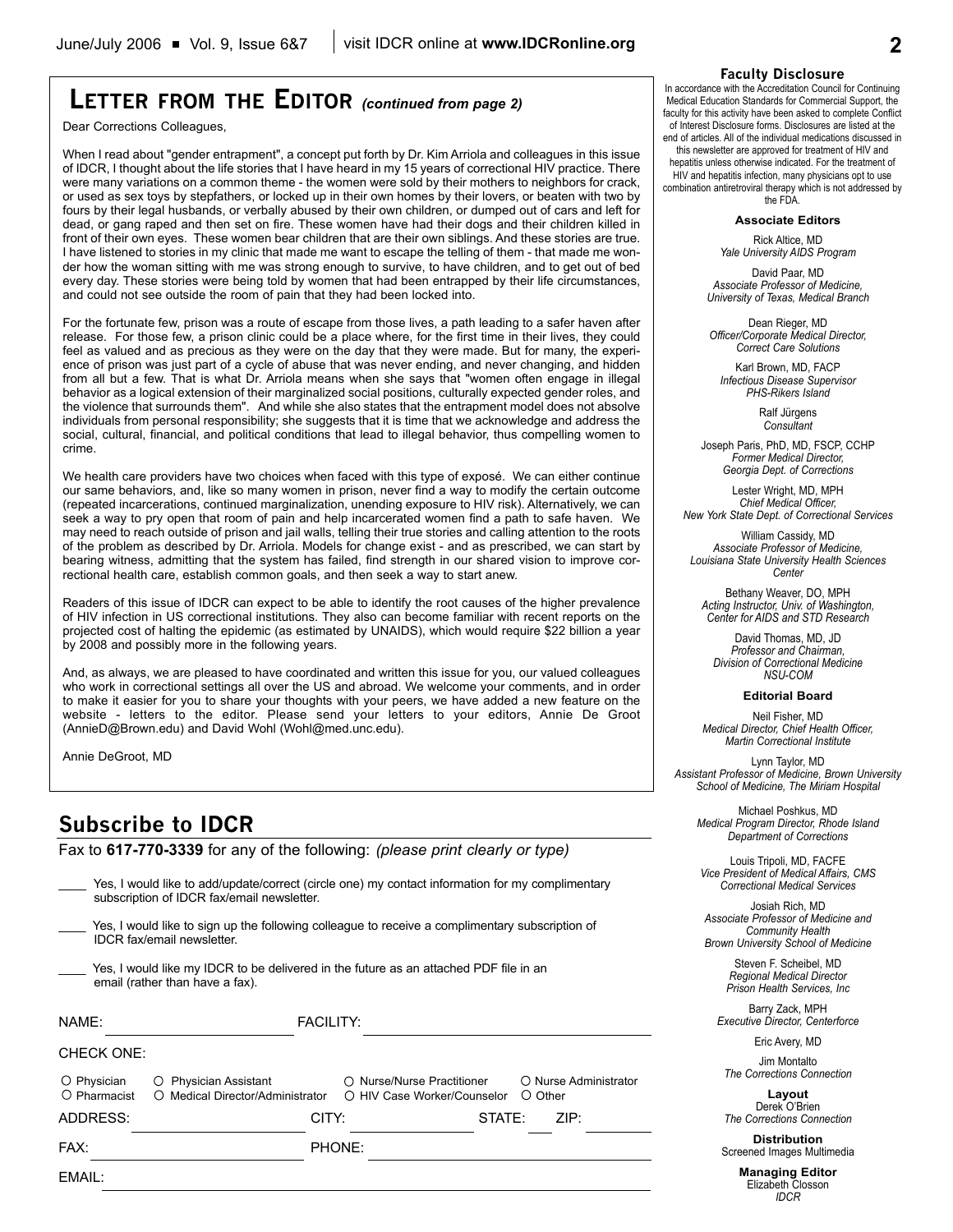## **SERVICES FOR INCARCERATED WOMEN...** *(continued from page 1)*

incarcerated women. In doing so, it will explore three questions: (a) How do race, class, and gender intersect to confer risk for HIV/AIDS among incarcerated women? (b) What types of HIV-related services are needed for incarcerated women? and (c) What aspects of correctional health care policy are relevant to incarcerated women?

## **Intersection of Race, Class and Gender**

Black women living in poverty are at increased risk for HIV/AIDS and they are disproportionately incarcerated. For example, in 2004, African American and Hispanic women together in the U.S. represented about 25% of the United States population $12$ yet they accounted for about 81% of the estimated total AIDS diagnoses among women.<sup>3</sup> At the same time, when examining the racial composition of female prison population, two-thirds of women confined in local jails, state, and federal prisons are black, Hispanic, or of other non-white ethnic groups.

In the United States, race, class and gender are linked to risk of HIV infection. Researchers increasingly acknowledge that the disproportionate rates of HIV/AIDS among poor black women compared to white women are due to the social inequalities that exist within the United States.<sup>15,16</sup> There are at least two important ways in which the effects of race, poverty and gender converge in the lives of black women: trauma (or the experience of physical or sexual violence) and sexuality. First, the combination of racism, classism and sexism influences the nature and range of violence experienced by poor black women, the male-female gender roles that may promote violence against women, the structure of social institutions that condone this violence, and the extent to which the victims engage in help-seeking behavior.<sup>17</sup> Second, black women's limited control over their own sexuality has direct implications for their ability to protect themselves from contracting HIV/AIDS. For example, they may be less able to insist on condom use or they may feel forced to use their bodies to secure drugs or other desired goods.

Research has confirmed the relationship between trauma and HIV risk behavior. Child physical and sexual abuse, intimate partner violence, and rape are interrelated and are associated with risk for HIV/AIDS among black women.<sup>18-24</sup> Specifically, this research has found these types of trauma are associated with engaging in sex with a risky partner; $18,21$  and may contribute to other risks including: having sex with more than one partner, $21$  using drugs, $18$  engaging in sex without a condom, $23$  and exchanging sex for drugs, money, or shelter among women of color.<sup>18</sup> However, most of the research performed to date is cross-sectional, so the directional nature of the relationship between trauma and HIV risk-taking is unclear.

One explanation of the link between intimate partner violence and illegal behavior is provided by the 'gender entrapment' model.<sup>25</sup> This theory suggests that African-American battered women often engage in illegal behavior as a logical extension of their marginalized social positions, culturally expected gender roles, and the violence that surrounds them. This model does not absolve individuals from personal responsibility; instead it acknowledges the social, cultural, financial and political conditions that set them up for illegal behavior, thus compelling them to crime. $25$ 

## **HIV-related services for incarcerated women**

Given the heightened risk of HIV infection among women who are incarcerated, it is imperative that prevention approaches be focused on this population. A public health approach to HIV prevention among incarcerated women would entail implementing aggressive primary, secondary and tertiary HIV prevention services. *Primary prevention* is based on HIV prevention education delivered to the general population of incarcerated women for the purpose of preventing infection. *Secondary prevention* focuses on offering infectious disease screening (i.e. screening for sexually transmitted infections [STIs] and HIV/AIDS) to facilitate early detection and intervention. *Tertiary prevention* is accomplished by providing HIV treatment to those identified as being infected to improve health and reduce the likelihood of further spreading the infection.

## **Primary Prevention**

HIV and STI education and prevention programs are delivered through a variety of modalities in correctional settings: instructor-led education, peer-led programs, multisession prevention counseling, pretest/post-test individual counseling, the use of audiovisual materials, and the dissemination of written materials.<sup>26</sup> HIV and STI education programs have been widespread in correctional facilities for both men and women,<sup>26,27</sup> although few have been systematically evaluated making it difficult to ascertain their true impact.<sup>14</sup>

## **Bedford Hills "ACE"**

Model HIV prevention programs targeting women have been described at several facilities including the Bedford Hills Correctional Facility in New York,<sup>27</sup> where a widely recognized peer education program is being implemented. The AIDS Counseling and Education (ACE) program6 was founded in a New York prison in1988 and soon thereafter the program was recognized as a model program that could be replicated in other facilities and began to receive funding from the New York State Department of Health AIDS Institute. ACE functions as a collaborative effort among inmates, medical and nursing staff, and the facility administration. Participants developed a curriculum of nine education workshops (e.g. "What is HIV/AIDS?", "HIV/AIDS: Sexual transmission," "HIV/AIDS: Transmission and risk-reduction activities"). The curriculum entails presenting issues as problems that are to be examined and draws from the knowledge and experience of the peer educators to empower participants to resolve these problems.27 The ACE program continues and has become integrated into the reception process in New York State.

Despite the great promise that primary prevention programs such as the ACE program hold, much more work needs to be done in this area. Firstly, there is a need for rigorous evaluation of existing HIV primary prevention services. Secondly, educational and prevention programs must be tailored to meet the unique needs of the relevant correctional system and the needs of the target population. Regarding the correctional system, there may be policies that dictate how, when and where HIV prevention education is delivered and what the content entails; these rules should be respected. Regarding the target population, educational messages should be developed in a culturally appropriate manner. Thirdly, there needs to be consideration of the possibility that HIV prevention may not be a priority for many high-risk women because they are focusing on meeting other needs. Therefore, substance abuse treatment, vocational training, high school equivalency classes, transitional and long-term housing, legal services, and family services may positively impact a woman's life in a manner that results in less HIV risk.

## **Secondary Prevention, HIV Testing**

Screening for infectious diseases is a necessary component of any comprehensive HIV prevention program. HIV screening services that are made available to incarcerated women in the United States vary greatly (see IDCR April, 2006). HIV antibody testing may be mandatory (i.e. required of all inmates at a particular point in time, such as, upon entrance to or release from a facility), routine (i.e. patients are informed that they will be tested unless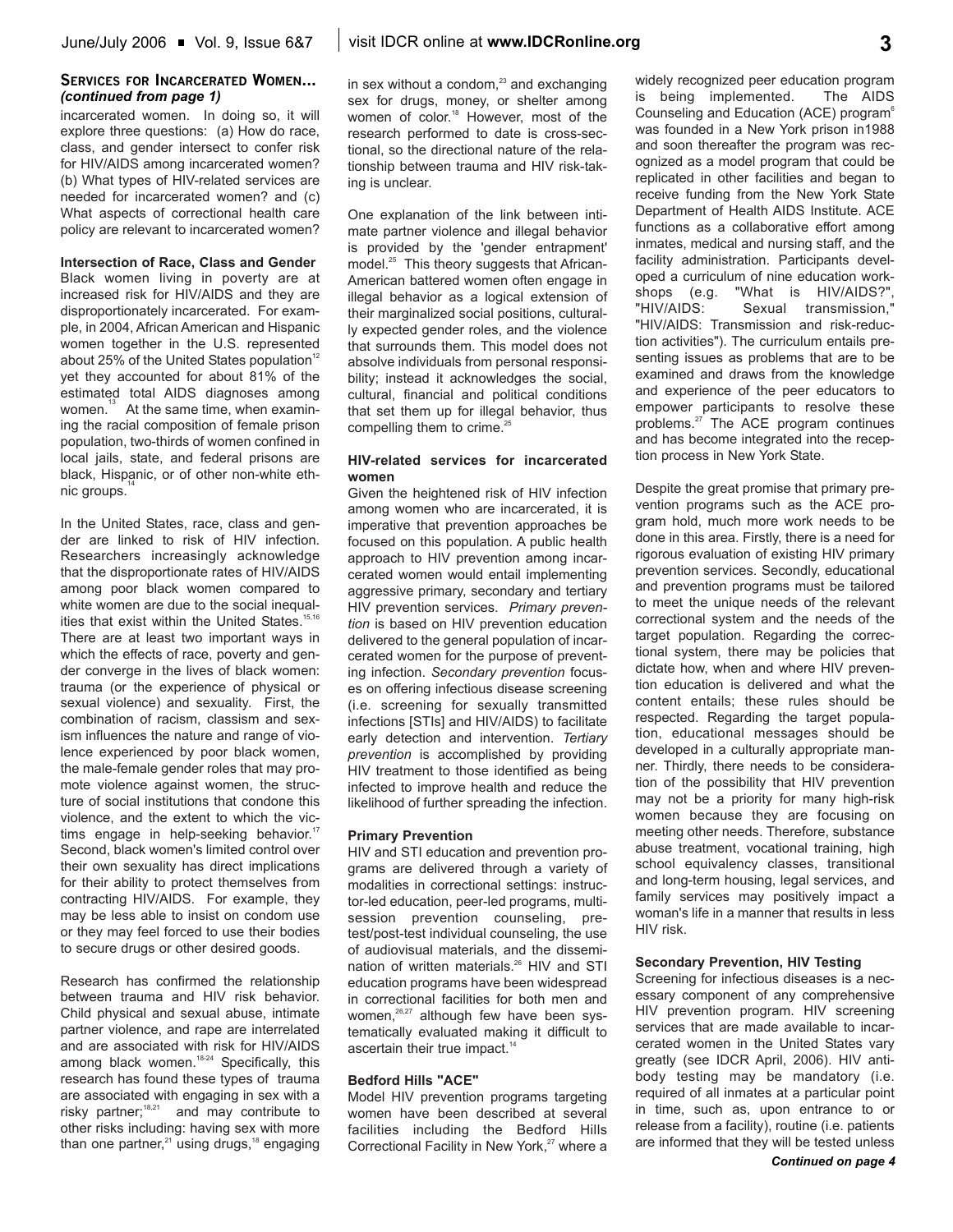## **SERVICES FOR INCARCERATED WOMEN...** *(continued from page 3)*

they specifically refuse), offered (i.e. staff recommends testing to an inmate based on a health history and assessment), on request (i.e. no testing unless initiated by the inmate), or a combination of these strategies.<sup>24</sup> The issue of HIV testing in correctional facilities is controversial as it requires attention to both public health and individual rights (see IDCR March, 2006). It is further complicated by difficulties with maintaining confidentiality in a correctional setting, the highly stigmatized nature of HIV/AIDS, and the potential for the use of results to segregate those who test positive from those who test negative. 3,11,28

## **Tertiary Prevention**

Issues surrounding the medical management of the HIV-infected incarcerated woman are complex and have been reviewed in detail elsewhere.29,30 Treatment with combination antiretroviral therapy is the standard of care and the Department of Health and Human Services (DHHS) has issued clinical guidelines for the care of HIV-infected adults - including specific guidance on managing incarcerated women. DHHS guidelines highlight the importance of early intervention, multiple drug regimens, and adherence to treatment. In addition, given that injection drug use and unprotected consensual and nonconsensual sex are not uncommon in prisons, the accessibility of post exposure prophylaxis to incarcerated persons is particularly important.<sup>31</sup>

## **Gynecological Care**

Gynecological care of HIV-infected and atrisk incarcerated women is important. The presence of HIV infection increases women's susceptibility to reproductive tract infections and vice versa. Furthermore, the presence of any STI should suggest that the patient may also be at risk for other STIs, including HIV. Thus, diagnosis of an STI should prompt referral for HIV counseling and testing. In addition, the prevalence of cervical cytological abnormalities, including cervical dysplasia, a precursor to cancer, among HIV-infected women and the recommendation for early intervention confirm the need for access to colposcopy. $32$ 

## **Mother to Child HIV Transmission Prevention**

Perinatal HIV transmission can occur at any time during pregnancy, labor, delivery and breast feeding. Antiretroviral therapy is a highly effective means of reducing the risk of prenatal transmission and has been recommended by the US Public Health Service (Centers for Disease Control and Prevention, 1995). Thus, testing pregnant women for HIV is recommended, and antiretroviral therapy is a critically important component of the health of pregnant HIVinfected women and their children. (See Spotlight on "Perinatal Testing and HIV Prevention" in this issue).

In light of these recommendations and research demonstrating the reduced likelihood of perinatal transmission with the introduction of antiretroviral therapy, $33$  policies to facilitate pregnancy testing for female inmates and HIV antibody testing for pregnant inmates have become increasingly common.<sup>24</sup> The majority of state and federal prison systems provide pregnancy testing upon inmate request and less than half provide routine testing on entry. Less than a third of city/county jail systems routinely test all incoming female inmates. In terms of HIV antibody testing, it is relatively common for state and federal prison systems to require mandatory HIV antibody testing for pregnant female inmates (39%). By contrast, the most common practice for city/county jail systems is to offer HIV antibody testing to pregnant inmates (51%), with only one jail system requiring mandatory HIV antibody testing for pregnant female inmates.

Ultimately, it would take the combination of aggressive pregnancy policies and aggressive HIV antibody testing policies to ensure that infected pregnant inmates are started on antiretroviral therapy as early as possible in pregnancy in order to reduce the likelihood of perinatal transmission.<sup>24</sup>

## **Discharge Planning**

When the proper medical therapy is initiated during incarceration, it is important that measures be put in place to ensure continuity of care and follow-up upon release. After release, many HIV-infected ex-offenders will lack housing, employment, transportation and monetary resources. As a result, HIV treatment and medication adherence may not be a high priority. One study suggests that being released from prison may, perversely, have a negative impact on disease progression as indicated by rising viral loads and falling CD4 cell counts - risking individual and public health.<sup>34</sup> Furthermore, efforts at continuity of care should be informed by evidence that intensive discharge planning (i.e. making an appointment for an inmate as opposed to simply a referral) results in a greater likelihood of follow-up.3

## **Considerations for Health Care Policy**

Bold and progressive policy action is required by correctional policymakers to advance the health and well-being of incarcerated women. Examples of such policy initiatives are presented below.

**1. Develop HIV prevention and screening services** with the full participation of

incarcerated women. Following the ACE model, services should be developed and implemented by incarcerated women for incarcerated women. It is likely that these services will be more heavily utilized if the women feel a sense of ownership. Moreover, peer education programs have received support in the research literature.<sup>35</sup> However, for a grass-roots HIV prevention program to develop, there must be support among correctional administrators.

**2. Encourage HIV screening** as a routine part of medical care. In keeping with the CDC guidelines to develop new strategies to control the spread of  $HIV/AIDS<sup>36</sup>$ , correctional health care providers should work to create an environment in which voluntary HIV testing is an accepted and regular part of health care. Given that the population being served in correctional facilities is at such high risk for contracting HIV, there needs to be multiple opportunities for inmates to agree to voluntary HIV testing during incarceration. This could occur in the context of routine medical visits, particularly when inmates present with STIs. What is key is that there is a perception that testing is common among inmates (i.e. just because one consents to testing does not mean that she is positive), that results are handled with the strictest confidentiality, and that the correctional environment not impose punitive policies towards those who are infected (e.g. mandatory segregation).

**3. Continued improvement** of HIV management and gynecologic care is an important component of Correctional Health Care policy.

**4. Support an increase in discharge planning initiatives** that reinforce continuity of care for HIV infected inmates returning to community settings. Continuity of care for African-American and Latina female offenders is especially daunting, given their low representation among the health insured. Deliberate action is needed to extend the responsibility for medical treatment from the prison to community settings. Interagency collaboration between corrections and municipal health providers will need to be legislated to ensure extended post-release care.

**5. CBO engagement.** Improved opportunities for community-based organizations and AIDS service organizations are needed to gain access to incarcerated populations for delivery of HIV/AIDS education and prevention programs. Many state departments of corrections and local jails allow these organizations to offer preven-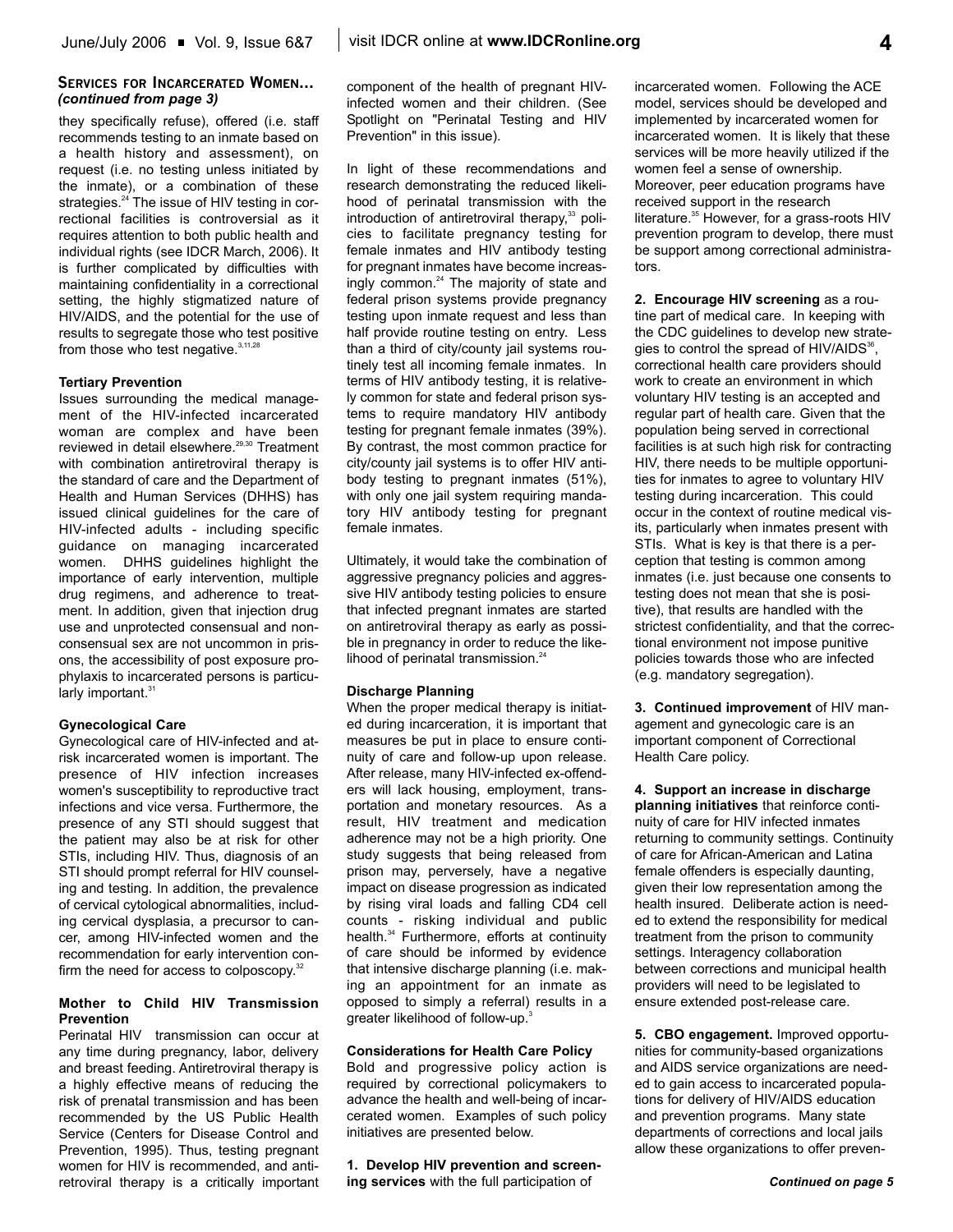## **SERVICES FOR INCARCERATED WOMEN...** *(continued from page 4)*

tion programs. Allowing community organizations that provide transitional services in correctional settings to bill for reimbursement for such services will remove a substantial obstacle to community continuity of care.

**6. Increase training.** Increased medical and correctional staff training and education designed to modify attitudes about HIV among correctional personnel would reduce stigmatization and improve access to care, while improving the coordination of services for HIV infected incarcerated women.

## **Conclusions**

A number of advances have been made in the quality of HIV-related health care delivered to incarcerated women, due in part to improvements in correctional health care in general but also due to court mandates and advocacy. Court mandates aside, as

researchers, health care providers, correctional officials and policymakers, we should care about the health of female inmates. Female inmates are human beings whose rates of HIV/AIDS far exceed rates among the general population and incarcerated men. There are professional organizations and accrediting bodies that help ensure the quality of care delivered in correctional facilities. The National Commission on Correctional Health Care offers health services accreditation that correctional facilities may obtain on a voluntary basis and has issued a position statement on women's health care in correctional settings.<sup>"</sup> The American Psychiatric Association, American Public Health Association, the National Commission on Correctional Health Care and American Correctional Association have guidelines for the delivery of services in correctional settings. All of these guidelines point to the importance of comprehensive health services being made available to women in need.

It is the case that the majority of HIV-infected incarcerated women will return to society. Thus, it is crucial that all efforts are made to prepare these women for reentry into society and not have them return to the circumstances that led them to seroconversion, jail or prison. Without reentry assistance, women are likely to return to the criminal and health risk behavior that lead to their incarceration. Health concerns not addressed during incarceration will still exist once the ex-offender has returned to the community. Upon release, any infectious disease that an ex-offender has, for example, may be transmitted to individuals in the general population. It is for this reason that many public health professionals argue that HIV prevention programs implemented by correctional policymakers to advance the health and well-being of incarcerated populations will ultimately impact the community at-large.

## *References:*

- *1. Maruschak LM. Bureau of Justice Statistics, US Department of Justice. 2005, NCJ 210344.*
- *2. Maruschak LM. Bureau of Justice Statistics, US Department of Justice. 2004, NCJ 205333.*
- *3. Braithwaite RL, Hammett TM, Mayberry, RM. Prisons and AIDS. San Francisco, California: Jossey-Bass, 1996.*
- *4. Braithwaite RL, Arriola KJ. Am J Public Health. 2003;93(5):759-763.*
- *5. Farley JL, Jennifer AM, Michelle AL, et al. Journal of Women's Health & Gender-Based Medicine. 2000;9:51-6.*
- *6. Flanigan TP, Josiah DR, Spaulding A. AIDS. 1999;13(17):2475-76.*
- *7. Grinstead OA, Zack B, Faigeles B, et al. Criminal Justice and*
- *Behavior. 1999;26(4):453-65.*

*8. Hammett T. National Institute of Justice Centers for Disease Control and Prevention, Research in Brief. 1998;NCJ 169590.*

*9. Hammett, Theodore M, Harmon P, et al. Am J Public Health. 2002;92:1789-94.*

*10. MacDougall DS. IAPAC Mon. April 1998. Available at:*

*www.thebody.com/iapac/prisons.htm. Accessed March 27, 2006. 11. Polonsky S, Kerr S, Harris (initial), et al. Public Health Rep.*

*1994;109(5):615-25.*

*12. Hammett TM, Harmon P, Maruschak LM. National Institute of Justice, Issues and Practices. 1998, NCJ 176344.*

*13. CDC. HIV/AIDS Surveillance Report, 2004. Vol. 167. Atlanta: US Department of Health and Human Services, CDC; 2005:1-46.*

*14. Richie, B. (2001). Challenges Incarcerated Women Face as They Return to Their Communities: Findings from Life History Interviews. Crime and Delinquency 47:368-389.*

*15. Amaro H. Love, sex, and power. Am Psychol 1995;50:437-47. 16. Zierler S, Krieger N. Reframing women's risk: social inequalities and HIV infection. Annu Rev of Public Health 1997;18:401-36.*

*17. West CM. Black battered women: new directions for research and black feminist theory. In: Collins LH, Dunlap MR, Chrisler JC, editors. Charting a new course for feminist psychology. Westport (CT): Praeger; 2002.*

*18. Cohen M, Deamant C, Barkan S, Richardson J, Young M, Holman S, et al. Domestic violence and childhood sexual abuse in HIV-infected women and women at risk for HIV. Am J Public Health 2000;90(4):560- 565.*

*19. El-Bassel N, Witte SS, Wada T, Gilbert L, Wallace J. Correlates of partner violence among female street-based sex workers: substance abuse, history of childhood abuse, and HIV risks. AIDS Patient Care STDs 2001;15:41-51.*

*20. Parillo KM, Freeman RC, Collier K, Young P. Association between early sexual abuse and adult HIV-risky sexual behaviors among community-recruited women. Child Abuse Negl 2001; 25:335-346.*

*21. El-Bassel N, Gilbert L, Krishnan S, Schilling RF, Gaeta T, Purpura S, et al. Partner violence and sexual HIV-risk behaviors among women in an inner-city emergency department. Violence Vict 1998;13(8):377-93.*

*22. Kalichman SC, Williams EA, Cherry C, Belcher L, Nachimson D. Sexual coercion, domestic violence, and negotiating condom use among low-income African American women. J Womens Health 1998;7:371- 378.*

*23. Wingood GM, DiClemente RJ. The effects of an abusive primary partner on the condom use and sexual negotiation practices of African American women. Am J of Public Health 1997;87:1016-18.*

*24. Wyatt G, Myers HF, Williams JK, Kitchen CR, Loeb T, Carmona JV, et al. Does a history of trauma contribute to HIV risk for women of color? Implications for prevention and policy. Am J Public Health 2002;92:660- 65.*

*25. Ritchie BE. Compelled to crime: the gender entrapment of battered black women. New York: Routledge; 1996.*

*26. DeGroot, A. (2000). HIV infection among incarcerated women: Epidemic behind bars. AIDS Reader, 10, 287-295.*

*27. Members of the AIDS Counseling and Education (ACE) Program of the Bedford Hills Correctional Facility. Breaking the walls of silence. New York: Overlook Press, 1998.*

*28. Kantor E. HIV InSite. Knowledge Base Chapter. February 2003. Available at: http://hivinsite.ucsf.edu/InSite?pate=kb-07-04-13. Accessed March 27, 2006.*

*29. Stephenson B. Adherence to antiretroviral therapy in HIV-infected incarcerated women. In R. L. Braithwaite, K. R. J. Arriola, & C. Newkirk (eds.), Health issues of incarcerated women. Piscataway, NJ: Rutgers University Press, 2006: 248-58 (in press).* 

*30. De Groot AS, Maddow R. HIV/AIDS infection among incarcerated women. In R. L. Braithwaite, K. R. J. Arriola, & C. Newkirk (eds.), Health issues of incarcerated women Piscataway, NJ: Rutgers University Press, 2006: 237-47 (in press).*

*31. CDC. HIV transmission among male inmates in a state prison system--Georgia, 1992-2005. MMWR, 21;55(15):421-6. April 2006. 32. Heard I, Tassie JM, Schmitz V, Mandelbrot L, Kazatchkine MD, Orth G. Increased risk of cervical disease among human immuodeficiency virus-infected women with severe immunosuppression and high human*

*papillomavirus load. Obstet Gynecol. 2000;96:403-409. 33. Connor EM, Sperling RS, Gelber R et al.N Eng J Med. 1994;331(18):1173-80*

*34. Stephenson BL, Wohl DA, Golin CE, et al. Effect of release from prison and re-incarceration on the viral loads of HIV-infected individuals. Public Health Rep. 2005;120(1):84-8.*

*35. Freudenberg N. (2002). Adverse effects of US jail and prison policies on the health and well-being of women of color. American Journal of Public Health, 92, 1895-1899.*

*36. Advancing HIV prevention: New strategies for a changing epidemic-United States, 2004. MMWR, 52(15). April 18, 2003.*

*37. National Commission on Correctional Health Care. 2005. Available at: www.ncchc.org/resources/statements/womenshealth.html. Accessed March 27, 2006.*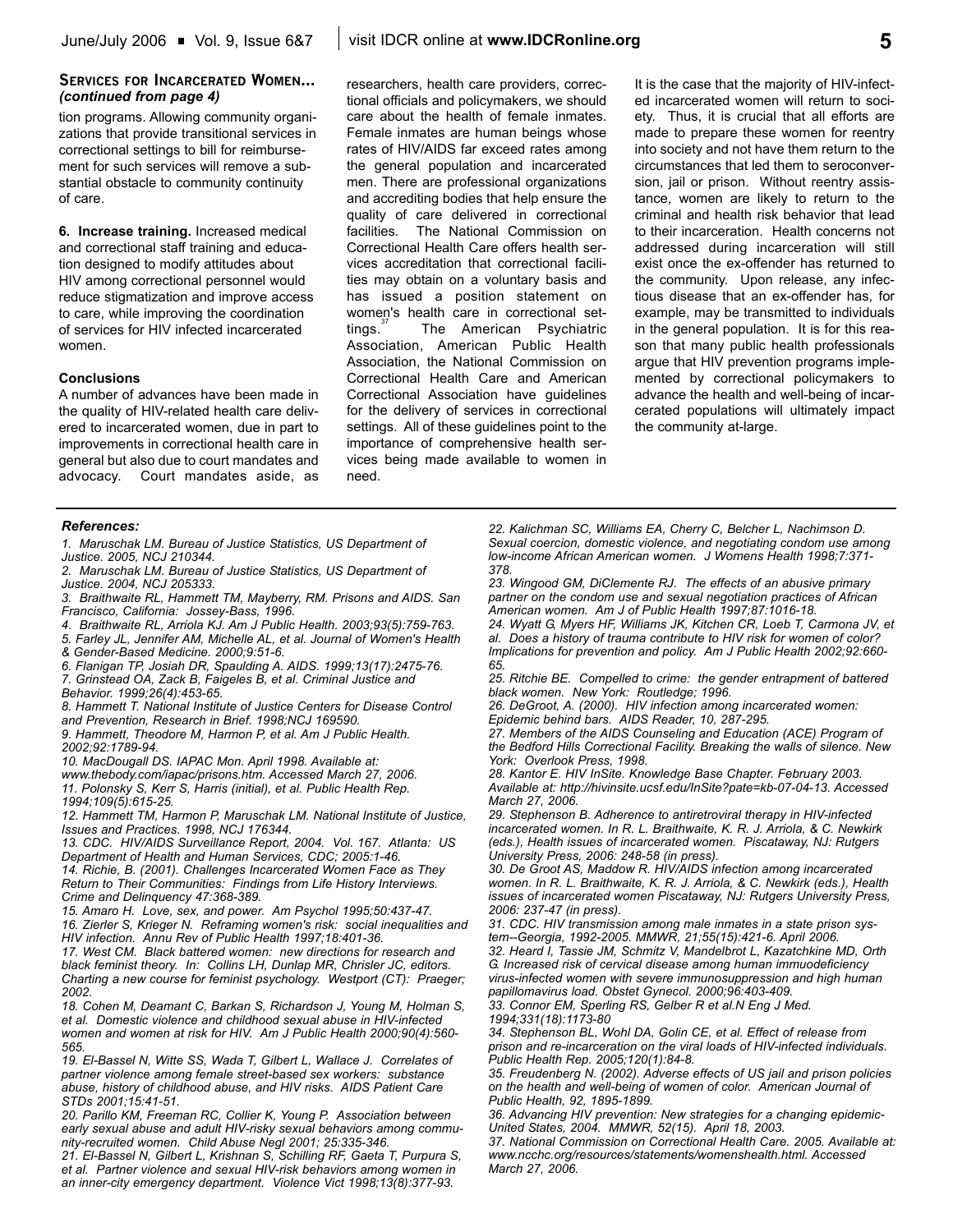## **SPOTLIGHT - PREVENTION OF MOTHER-TO-BABY HIV TRANSMISSION: THE ENVIRONMENT OF CARE**

## **IDCR-O-GRAM**

**Figure 1. Life Histories of HIV+ Mothers**

## *Stacy Tessler Lindau, MD, MAPP*

*Departments of Obstetrics & Gynecology and Medicine - University of Chicago*

## *Kate Miller*

*AIDS Legal Council of Chicago - Chicago, IL Mardge Cohen, MD*

*Rush Medical College and Cook County Hospital Chicago, IL*

*Disclosure: The authors have no conflicts of interest to disclose.* 

*Grant Support: The Pediatric AIDS Chicago Prevention Initiative, the Robert Wood Johnson Clinical Scholars Program* 

*Acknowledgements: The authors would like to acknowledge the contribution of the women who participated in this study.* 

### **Introduction**

Despite tremendous success in reducing perinatal HIV transmission in the United States, medical and pharmacological interventions have proven insufficient to eradicate this route of HIV infection.<sup>1</sup> Most HIVinfected women engage in comprehensive medical care with utmost concern for the health of their anticipated newborn. $2$  Those who do not are at very high risk for vertical transmission.<sup>3</sup>

In 2000, the Pediatric AIDS Chicago Prevention Initiative (PACPI) assembled HIV advocates, social service providers, and medical personnel to identify strategies to eradicate perinatal HIV transmission in Chicago. They identified common experiences and characteristics of Chicago women who gave birth to HIV-exposed and infected babies. The most prevalent kind of institutional contact among this group of HIV-infected women was with the child welfare system, either as a ward or as a parent of an involved child. PACPI then provided funding to investigate the forces affecting care for HIV-infected women involved with the Illinois Department of Children and Family Services (IDCFS).

An interdisciplinary research team designed a qualitative study to explore the barriers to care perceived by childbearing, HIV-infected women with current or prior IDCFS involvement. Using a feminist theoretical perspective, our inquiry regarded these women as expert informants on their own condition and accepted their views as valid explanations for the conditions that inhibit access to and engagement in care that could prevent HIV transmission to their children. The details of this study were published in the Journal of Social Science and Medicine.<sup>4</sup> Here, we briefly summarize aspects relevant to providers working with incarcerated women with HIV.

## **Methods**

With the IDCFS and the University Chicago institutional review boards' approval, we used the IDCFS HIV mothers database to identify 32 women who knew their HIV status and had given birth to at least two children since 1997 (the year zidovudine use to prevent vertical transmission became widespread). Fourteen of these women were located by IDCFS personnel (under the supervision of our IDCFS collaborator), and 12 agreed to participate. Three additional women meeting these criteria and pregnant at the time of recruitment were also enrolled. Respondents' identities remained anonymous to the co-investigators. A professional interviewer conducted the interviews to further protect participants' anonymity. Semi-structured, in-depth interviews probed three major domains: 1) motivations for childbearing; 2) experiences with the health and child welfare systems; 3) perspectives on strategies to eradicate vertical transmission.

## **Results**

The women described life conditions at the extreme margin of poverty and deprivation. Most were chronically unemployed, living below the U.S. poverty line. Many had experienced homelessness and physical, sexual and/or emotional abuse as children and/or as adults. Substance use and dependence were prevalent. Exhibiting an average birth rate of more than twice the U.S. average, 62 men had fathered 78 children (9 HIV infected) to these 15 women. Although we did not explicitly inquire about contact with the criminal justice system, several women referred to such contact, particularly among their sexual partners and children's fathers. Nearly every woman indicated that she had no friends. Figure 1 provides a composite simplified life event history of these women.

Many women asserted their desire to give birth to and parent a healthy child, but most did not use contraception and described their pregnancies as unplanned. Only 3 received appropriate prenatal care. Motivations for childbearing included a desire to replace children removed from custody, to demonstrate capacity to parent, and to fill an emotional void. Two women talked about childbearing as a way to "fight" HIV or avoid the appearance of being HIVinfected. One woman commented: "If I didn't have the baby, people would wonder why and what was wrong. I was trying to prove to people that I wasn't what I really was."

Every woman knew her HIV status prior to the birth of at least two of her children,



*Fig. 1. Reprinted from Social Science and Medicine, Vol. 62 Issue 1, Lindau S T, et al., Mothers on the margins: Implications for eradicating perinatal HIV, pp. 59-69, 2006, with permission from Elsevier.*

knew of the availability and importance of antiretroviral therapy and prenatal care and most believed that such therapy could substantially reduce the likelihood of infecting the newborn. However, descriptions of contact with the health and child welfare systems were largely negative. Women routinely experienced interactions as disrespectful, judgmental and dehumanizing. They avoided care because of negative practices by medical personnel, including disrespectful and condescending treatment, lack of privacy, and egregious breaches of confidentiality. These experiences included expressions of disdain or disgust from medical personnel, discrimination with regard to medical treatment due to HIV status, inadequate explanations regarding disease process and treatment, and diminution of rights to privacy and confidentiality. One woman stated, "A person *Continued on page 7*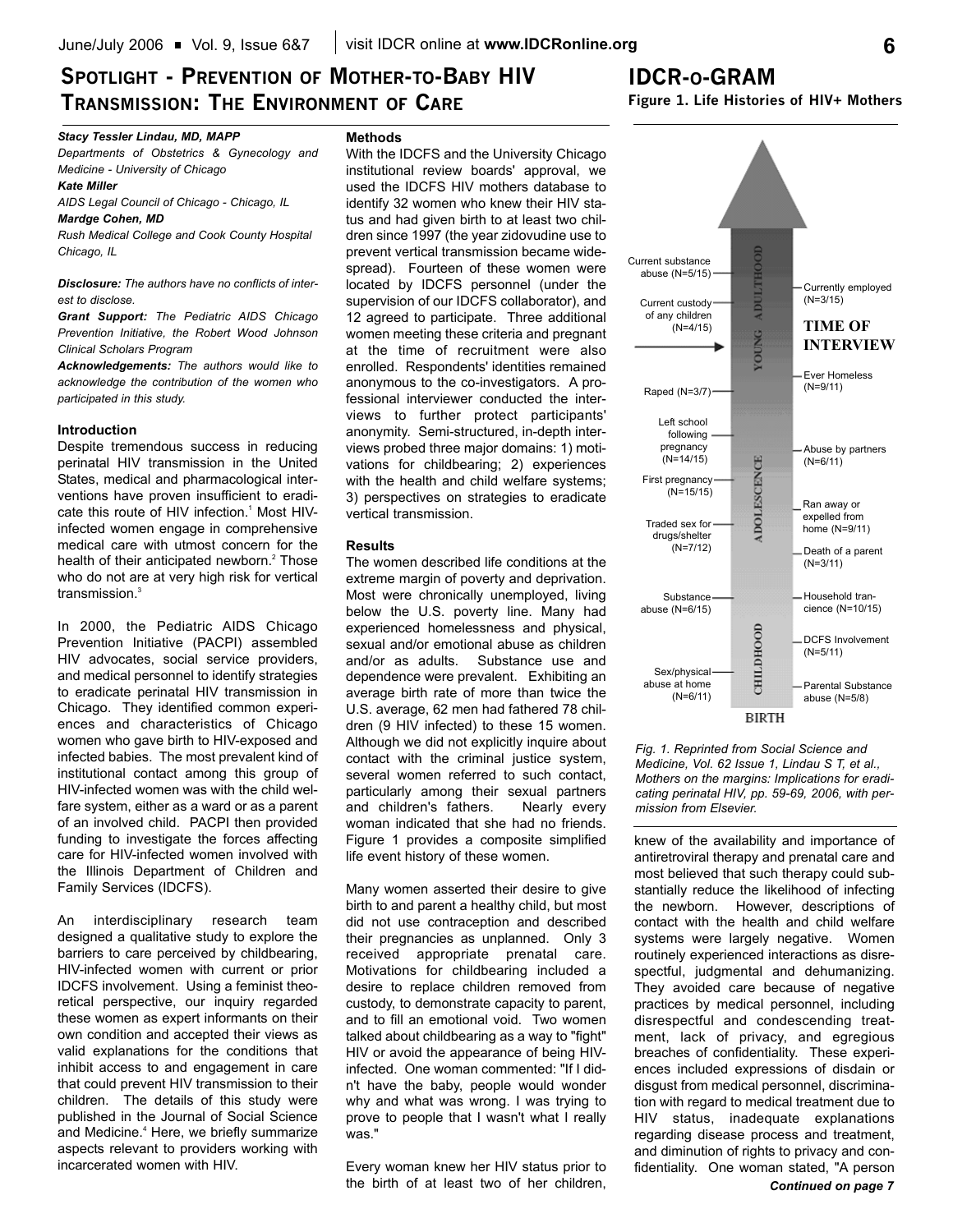## **SPOTLIGHT...** *(continued from page 6)*

who is positive should have control over who they decide to tell and who not…Other people seemed to just know. Medical staff would just talk about it right in front of me at the hospital and with other staff around." Women also felt betrayed and/or confused by what was perceived as collusion between the child welfare and the medical



*"Pam and Babies" - Sue Coe*

system around sharing of client/patient information. As a consequence, many women related that a major hindrance to engagement in prenatal care was an inability to confidentially disclose their HIV status to providers.

Substance use and denial about HIV status were cited as important barriers to prenatal care. More than half described such periods



## *Source: CDC*

of denial or being "in a daze;" two-thirds claimed current or past substance use. Several women described substance use as a way to escape the reality of HIV infection. "When you first find out you are positive, you go through a state of denial and depression. You get mad. You tell the doctor you are not HIV+...At first I was in a state of denial. I went out there and used. I felt like I just wanted to do my thing."

Participants were asked how to improve HIV-infected women's participation in prenatal care. Women desired respectful and humane treatment and messages promoting prenatal care which emphasized the health of the newborn or the consequences to the newborn should care be neglected. Several women commented that they wanted explicit and detailed information about therapies and about the impact of these on markers of disease status (e.g. T-cell counts). Although social support was absent or scant for most participants, six women depended on positive relationships with health or social service professionals for accessing and accepting medical care. Several women also suggested the value of peer counselors to motivate care.

#### **Discussion**

Stigma combined with economic and social poverty threaten the possibility that highly efficacious medical interventions can accomplish eradication of vertical transmission of HIV in the U.S.<sup>5</sup> Efforts to accomplish eradication must address the environment of care for marginalized women.

### *Artist's Statement*

These are portraits drawn from life with the enthusiastic consent of the Texas women prisoners involved. They have agreed to share their personal stories to increase awareness about risks that contribute to HIV infection. Dr. Eric Avery and Sue Coe, spent a week at UTMB interviewing and drawing six women who are HIV Positive, at the invitation of Dr. David Paar. The women are peer group educators, supportive of other women within the prison system who have found out they are also positive, but their support is probably most effective in talking with those negatives who remain at risk.

The drawings, 15 inches x 10 inches, done in conte crayon, are a type of visual journalism: they reconstruct events from the women's life stories. A selection of these works can be seen at http://graphicwitness.org/coe/utmb.htm. Sue, Eric and David, had worked together previously at UTMB at the beginning of the AIDS pandemic, showing through art the patients in the Infectious Disease Ward. In those days all the patients Sue drew died. When the work is completed it will be published as a book entitled "Through Her Own Eyes".

#### *References:*

*1. Lallemant M, Jourdain G, Le Coeur S, Kim S, Koetsawang S, Comeau AM, Phoolcharoen W, Essex M, McIntosh K, Vithagyasai V. A trial of shortened zidovudine regimens to prevent mother -to child transmission of human immunodeficiency virus type 1. Perinatal HIV Prevent Trial (Thailand) Investigators [see comments] New England Journal of Medicine. 2000;343(14):982-991.*

*2. Silverman NS, Tohner DM, Turner BJ. Attitudes toward health-care, HIV infection, and perinatal transmission interventions in a cohort of inner-city, pregnant women. American Journal of Perinatology. 1997;14(6):341-46.*

*3. Mofenson LM. Tale of two epidemics-the continuing challenge of preventing mother-to-child transmission of human immunodeficiency virus. Journal of Infectious Diseases. 2003;187(5):721-24.*

*4. Lindau ST, Jerome J, Miller K, Monk E, Garcia P, Cohen M. Mothers on the Margins: Implications for Eradicating perinatal HIV. Social Science and Medicine. 2006;62:59-69.* 

*5. Lindau ST, Jerome J, Miller K, Monk E, Garcia P, Cohen M. Eradication of Vertical Transmission of HIV: A Response to Mayaux, et al. Journal of Acquired Immune Deficiency Syndrome. 2004;37(4):1541-1542.*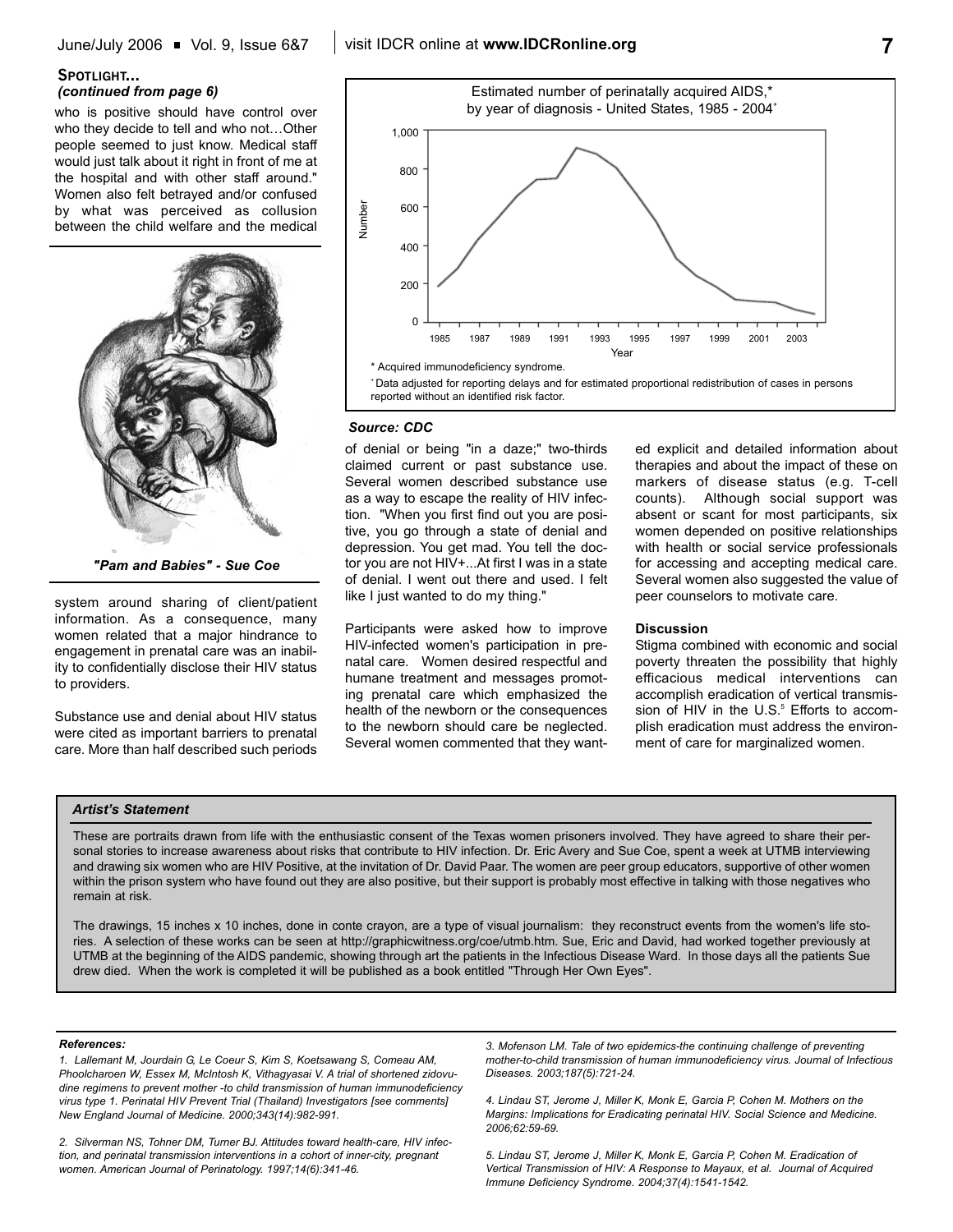## **HUMAN PAPILLOMAVIRUS (HPV) 101**

#### **Clinical** • The majority of HPV infections are both asymptomatic and subclinical. • Genital warts are most frequent with strains 6 and 11. • Cervical, anal intraepithelial lesions, and vaginal vulvar dyplasia and malignancies are most often associated with oncogenic strains 16, 18, 31, 33, and 35. • HIV: Clinical manifestations occur at any CD4; more advanced disease associated with persistence of oncogenic strains. Lower CD4 T cell count associated with persistence and increased risk of premalignant and malignant lesions. Increasing risk of squamous intraepithelial lesions, and manifestations where standard therapy may not be as effective. • Anogenital warts are usually detected by visual inspection; Bx is required to rule out malignancy or to confirm HPV-related epithelial changes if Dx unclear visually. • Intraepithelial lesions (cervical, anal, etc) indicated by "Pap smear" followed by colposcopy or high resolution anoscopy with biopsy. • Cervical Pap smear in HIV+ women has utility similar to that in HIVwomen for identification of high-grade cervical lesions. • In HIV+ women, cervical Pap recommended at baseline evaluation and 6 mos; then annually after 2 sequential normal tests. Any abnormal result (atypical cells of undetermined significance [ASCUS], low grade squamous Intraepithelial lesion [L-SIL], high grade squamous Intraepithelial lesion [H-SIL], atypical cells, cannot exclude H-SIL [ASC-H], and atypical glandular cells [AGC]) should lead to col-**Prevention** • Condom use (incomplete protection due to possible transmission of HPV from contact with perineum, scrotum and peri-genital area). • Regular Pap tests for women and men who have sex with men. • HPV vaccine prior to "sexarche" (onset of sexual activity) to help prevent genital HPV infection as well as HPV-associated diseases such as genital warts and cervical cancer. However, existing HPV vaccines will not prevent all types of HPV infection and therefore should not replace other prevention strategies. **HPV Vaccine** • Merck's recombinant vaccine, Gardasil, was FDA approved on 06/08/06. • This vaccine prevents cervical cancer, precancerous genital lesions, and genital warts caused by HPV types 6, 11, 16 and 18. • Gardasil is approved for use in women ages 9-26. It is administered as three injections within a 6-month period. • Immunization before the onset of sexual activity offers the most protection since women are most likely to be naïve to all 4 HPV types (6,11,16,18) covered by the vaccine prior to sexual debut, although studies of sexually active women, ages 9-26, who received Gardasil, show that they still achieved protection from vaccination (because these women were still naïve to one or more of the HPV types included in the vaccine after sexual debut). • Gardasil does not protect against other less common types of HPV, so women will continue to need regular PAP tests or HPV screening. **Treatment - Genital Warts** • Podophyllotoxin/podofilox (0.5% gel, solution or cream) topical application once every week x 6 weeks • Imiquimod topical administration 3 times a week to the wart (leave on for 6-10 hrs, then wash off). Continue until complete resolution. • Cryotherapy: liquid nitrogen (applied by clinician) • Bichloroacetic acid or trichloroacetic acid (applied by clinician) • Wart clearance and recurrence rates similar for treatments cited, though patient-applied therapies less costly overall. **Treatment - Premalignant and malignant lesions - managed by Gyn Oncologist** • Local excision (i.e. LEEP), confirm that margins are clear. • Cryotherapy also acceptable for mild neoplasia (i.e. CIN 1) with no disease in the endocervical canal. • Wide excision and chemotherapy if invasive. **Risk Behavior** • Sexual behavior is the principal risk factor for infection. Women with multiple sexual partners have a higher risk of contracting HPV than monogamous women. Almost all adults are HPV infected by late middle age. • Immune suppression is a risk factor for all people exposed to HPV. A person with a pre-existing immuno-compromised state and/or concurrent genital infection has a 17-fold increased risk of developing HPVassociated diseases. **Microbiology** • Non-enveloped DNA virus • More than 35 HPV subtypes that cause anogenital infection • Immunity not cross-reactive (from one subtype to the next) • Exposure to virus almost universal among sexually active adults **Sites of Infection** • Vagina/Perineum • Cervix (Particularly at the squamo-columnar junction) • Anus (Particularly among men who have sex with men (MSM) and Women) • Penis/Scrotum **Most Common Modes of Transmission** • Sexual contact **Clinical Continued...**  number of centers screening at 6-12 month intervals is the practiced standard. Abnormal Pap results are managed with high resolution anoscopy and biopsy of suspicious lesions and are performed with any abnormal PAP result.

 $\bullet$  High rates of anal dysplasia in men who have sex with men and can also occur in women; cytologic screening ("anal Pap") may be useful for cancer prevention. However, the most effective screening intervals and management of abnormal cytology has not been established. In a

poscopy with biopsy.

*Modified from: Emily Erbelding. Johns Hopkins Medical School HIV Guide: Human papillomavirus (HPV). 2004*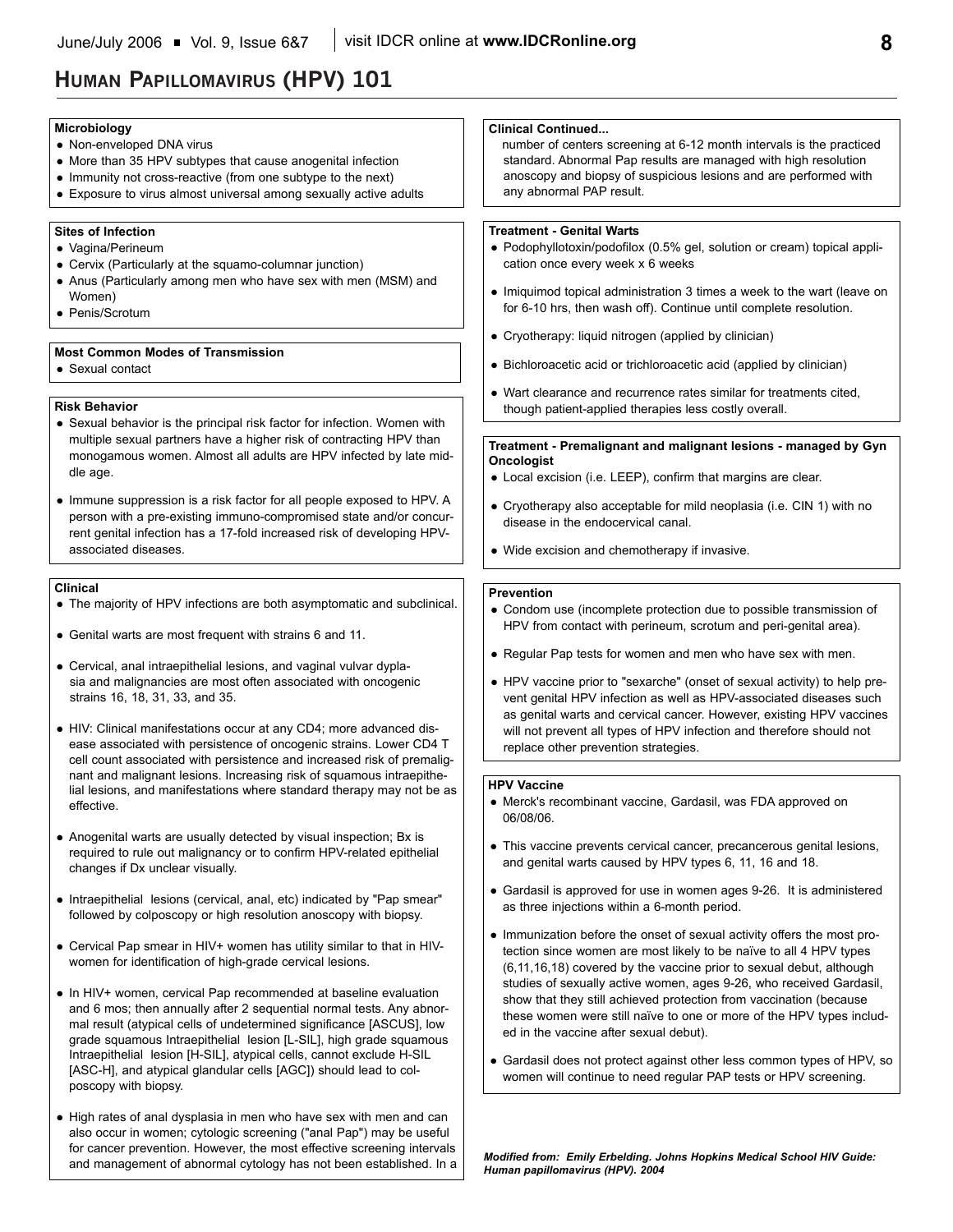## **SAVE THE DATES**

### **Correctional Mental Health: Cultivating Quality Care**

A Continuing Education Conference for Correctional Health Professionals July 9-10, 2006 San Diego, California Visit: http://www.ncchc.org/education/MH2006/sandiego.html

## **American Correctional**

**Association Conference** August 12-17, 2006 Charlotte, NC Visit: http://www.aca.org/conferences/summer06/

## **XVI International AIDS Conference**

August 13-18, 2006 Toronto, Canada Visit: http://www.aids2006.org/

## **Correctional Medicine Institute's 2006 Intensive Review in Correctional Medicine** September 15-17, 2006 Baltimore, MD Visit: http://www.cmi2006.org/

## **"Managing Addiction in the HIVinfected Patient" Live Satellite Video Conference**

Part of Management of HIV/AIDS in the Correctional & Community Setting October 18, 2006 Albany Medical College 12:30-2:30 CMEs & Nursing credits available Visit: www.amc.edu/patient/hiv/hivconf/index.htm E-mail: ybarraj@mail.amc.edu Call 518.262.4674

## **Infectious Disease in Corrections Report (IDCR) Symposium**

Pre-conference before the NCCHC Conference Saturday Afternoon, October 28,2006 CME provided- Intensive review of ID in Correctional Health Atlanta, GA Visit: http://www.ncchc.org/education/national2006/atlanta.html

### **National Commission on Correctional Health Care (NCCHC) Conference**

October 28-November 1, 2006 Atlanta, GA Visit: http://www.ncchc.org/education/national2006/atlanta.html

# **NEWS AND LITERATURE REVIEWS**

## **Merck's HPV Vaccine Approved by the FDA**

On June 8, 2006 the Food and Drug Administration approved the first Human Papillopavirus (HPV) vaccine. Merck's Gardasil is the first recombinant vaccine to prevent cervical, vulvar, and vaginal cancer, precancerous genital lesions, and genital warts associated with HPV types 6, 11, 16 and 18. In four studies of 21,000 women, Gardasil was nearly 100% effective against precancerous cervical lesions, precancerous vaginal and vulvar lesions, and genital warts caused by the HPV types the vaccine was created to prevent. The vaccine was approved for use in women ranging in age from 9-26 years and consists of three immunizations within a 6-month window.

Although the vaccine is effective against 70% of the HPV types (16 and 18) that cause cervical cancer and 90% of the HPV types (6 and 11) that cause genital warts, the vaccine does not prevent HPV in those previously exposed to the virus before they were immunized. Given this limitation, providers suggest that the vaccine be given to females before the onset of sexual activity. What's more, since the vaccine does not prevent against other less common types of HPV, regular PAP tests remain vitally important.

*The U.S. Food and Drug Administration. FDA News. Available at:*

*http://www.fda.gov/bbs/topics/NEWS/2006/NEW01385.html. June 8, 2006.* 

## **Release from Jail: Moment of Crisis or Window of Opportunity for Female Detainees**

A study by McLean and colleagues in Baltimore suggests that pre-release planning and a continuum of care are crucial to the success of female detainees once released from jail. To identity the factors associated with perceived availability of material and social resources upon release, the authors of the study conducted a cross-sectional study of 148 female inmates in the Baltimore City Detention Center in 2005. Interviews of the detainees centered on drug use and sexual histories, socio-demographic backgrounds, and the perceived availability of material and social resources the women will have upon release.

The majority of the subjects (69%) were African-American and 67% reported having an income less than \$400 a month. Less than half had their high school degree or GED certificate. A monthly income of more than \$400 and significant familial support positively affected participant's perceptions of housing stability upon release. Moreover, an estimated one third of the subjects were former sex workers. Wanting a support group for issues surrounding former engagement in sex work was negatively associated with perceptions regarding housing ability. This finding suggests that female sex workers may be alienated from vital social and economic services that are essential to successful reentry. Other factors that negatively affected perceptions of post-release housing stability included recent daily use of heroin, cocaine or benzodiazepines and lack of health insurance and inability to afford drug treatment.

The authors suggest that the study results highlight areas where interventions can be applied to help ensure successful community re-entry such as vocational training and other methods to help releasees generate legal income postrelease, as well as family-based interventions to help develop and strengthen family support. Special attention is needed to address the needs of those women who have been engaged in sex work. Given the brief time most women spend in jail, correctional system and the public health sector should collaborate to provide female detainees a continuum of care between jail and communities.

*McLean RL, Robarge J, and Sherman SG. Release from Jail: Moment of Crisis or Window of Opportunity fir Female Detainees. Journal of Urban Health: Bulletin of the New York Academy of Medicine. 2006:83(3):382-383.*

## **Poverty Fuels HIV among African American Heterosexuals With and Without High Risk Behaviors**

Rates of HIV transmission via heterosexual sex is much higher among African-Americans than whites - particularly among African-American women (see next report) - and the racial disparity in heterosexual acquisition of HIV infection is most pronounced in the South. To determine risk factors for HIV infection among heterosexual African-American men and women in North Carolina, Adimora and colleagues conducted a cross-sectional study of 206 African-American HIVpositive men and women (cases) recruited during HIV posttest counseling sessions and 226 HIV-negative adults (controls) selected from a random sample identified through state motor vehicle records. Controls were tested for HIV infection at enrollment. All participants reported being heterosexual and denied injection drug use.

In-depth one-on-one interviews were conducted and revealed that cases were more likely to be unmarried, have less than a high school education, earn less than \$16,000 per year, be uninsured, have been homeless, have spent at least 24 hours incarcerated, and be concerned about having enough food. In addition, although both groups had high levels of unprotected sex with recent partners, cases reported having other high risk behaviors such as more sex partners, concurrent partnerships, anal sex, sex for drugs/money, use of crack cocaine, and heavy alcohol use.

While greater risk behavior among cases was not unexpected, about a quarter of the cases denied significant risk factors. Compared to low-risk controls, cases were more likely to be young and unmarried, report lower education level, have been incarcerated and, importantly, be poor as measured by annual income and food insecurity.

The finding that a substantial proportion of heterosexual African-Americans with HIV-infection report low risk behaviors suggests that HIV infection has become endemic in the rural South. Further, the association of HIV infection in the group as a whole and among the significant proportion low risk individuals with low socioeconomic status supports a major role of economic inequality as a facilitator of transmission. While education about personal risk factors and greater condom use is key to preventing the spread of HIV, the researchers conclude, public policy also needs to address the social and economic disparities that put African-Americans at greater risk of infection.

*Adimora AA, Schoenbach VJ, Martinson FEA, et al. Heterosexually Transmitted HIV Infection Among African Americans in North Carolina. JAIDS Journal of Acquired Immunodeficiency Syndromes. 2006:41(5):616-624.* 

## **HIV-Infection among Women: African-American Women in the South at Greatest Risk**

The majority of the HIV infection cases reported among women in the United States between 1999 and 2003 are in the South and among racial/ethnic minorities, according to officials from the Centers for Disease Control and Prevention (CDC) and reported in USA Today. Data from the 32 states reporting HIV infection (rather than only AIDS) to the CDC indicate that 76% of new cases of HIV infection among women occurred in women in the South - even though only 29% of women in the country live in that region. Further, it is minority women who are disproportionately becoming infected. Lisa Fitzpatrick, an author of the report, quoted in the USA Today article, highlighted that, "HIV diagnoses were four times higher among Hispanic women and 18 times higher in black women than white women" and that, "seventy-one percent were infected through heterosexual sex." In addition, girls ages 13 to 19 in the South are increasingly affected by HIV; 8% of new HIV diagnoses in the South occur in that age group, four times the rate found in other parts of the country.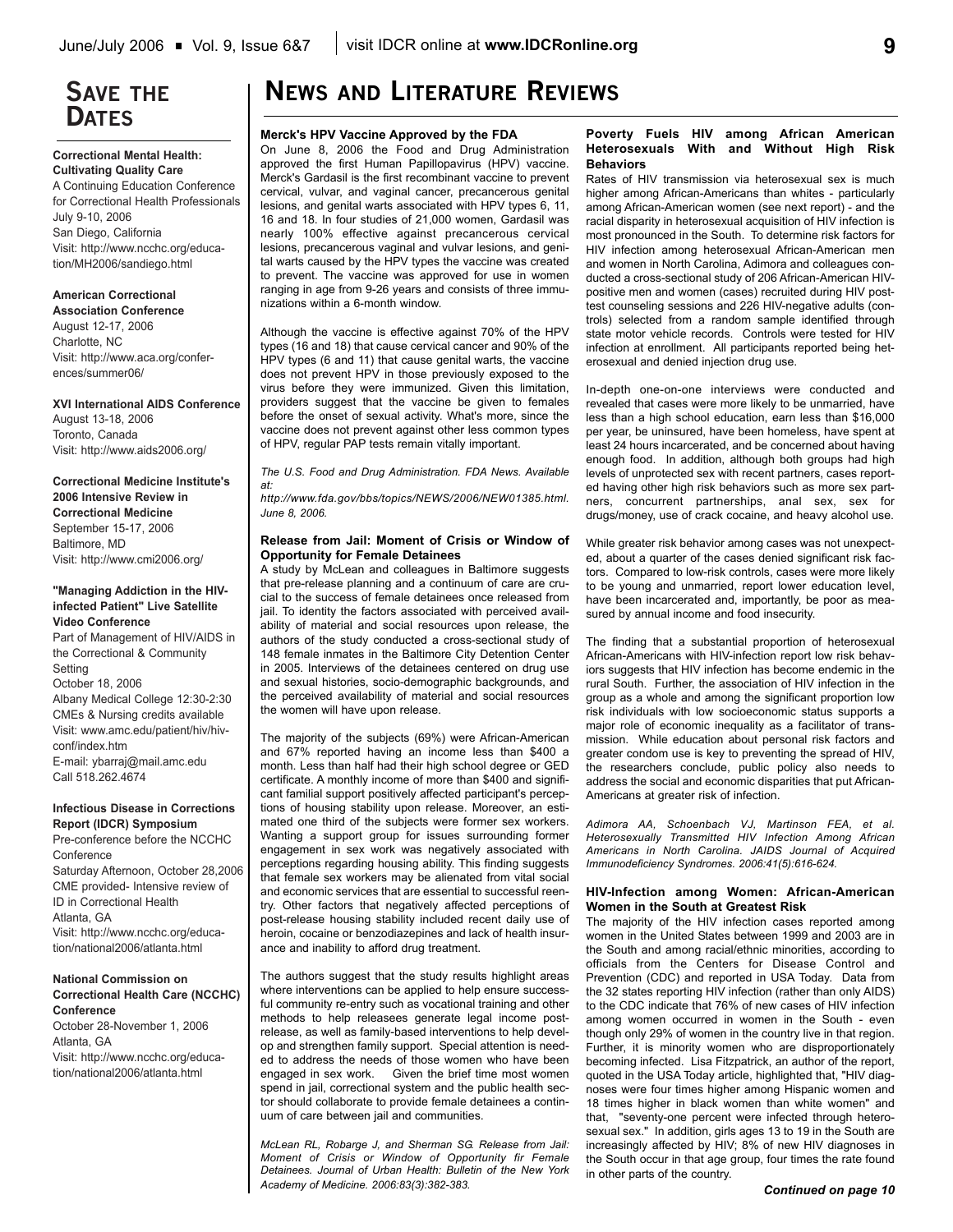# **NEWS AND LITERATURE REVIEWS** *(continued from page 9)*

Fitzpatrick proposed several next steps in reducing acquisition of HIV by young black women. First, is the engagement of male partners with initiatives aimed at enhancing testing and prevention. Further study of the prevention needs of men should be undertaken as should investigations of the role incarceration and the 'down low' phenomenon on HIV rates among women. Second, primary prevention (see main article) for young women and girls must be supported and strengthened. Lastly, HIV and sexually transmitted infection education and testing must be better integrated to reduce missed opportunities to detect HIV infection.

*The Kaiser Daily Health Policy Report. Available at http://www.usatoday.com/news/health/2005-06-14-hivsouth\_x.htm*

*or*

*http://www.kaisernetwork.org/daily\_reports/rep\_index.cf m?hint=1&DR\_ID=30762. June 15, 2006.*

### **The Survival Benefits of AIDS Treatment in the United States**

Combination HIV therapy is potent, increasingly well-tolerated and has led to a dramatic decline in progression to AIDS and death. However, HIV care and treatment is expensive costing the Unites States government alone billions of dollars per year. On the 10th anniversary of the approval of the first protease inhibitor, Walensky and colleagues analyzed the cumulative survival benefits of AIDS care in the United States since 1989 to 2003 - a period that spans the eras of offering only PCP prophylaxis to patients with AIDS to highly active antiretroviral therapy.

Incremental advances in HIV care including prophylaxis of opportunistic infections, the adoption of interventions to prevent mother to child HIV transmission, the advent of combination antiretroviral therapy and the sequencing of HIV therapy to provide opportunities for salvage have each led to increases in per person survival. The authors estimate that treatment has saved almost 3 million years of life and 2,900 averted cases of pediatric HIV infection.

The quantification of the benefits of antiretroviral therapy at the population level compliments the data on decreasing death rates and lower AIDS case report in the United States. A typical person living with HIV infection receiving potent combination antiretrovirals can expect to live at least 13-14 years longer than if she or he were to pass up this therapy or if it were unavailable. In comparison, similar analyses have found that chemotherapy for nonsmall cell lung cancer yields an average survival benefit of 7 months and bone marrow transplantation for relapsing non-Hodgkins lymphoma 92 months.

A major finding of this analysis is that the economic and humanitarian benefits of HIV care are even greater than were previously appreciated. Given the vast amount of life-years saved by HIV care, the authors suggest that testing must become a routine element in medical screening so that the benefits of care can be enjoyed by those unaware of their HIV infection. Further, the results demonstrate the potential to save hundreds of millions of lives if HIV care were accessible to the millions living in nations where such care is lacking.

*Walensky RP, Paltiel AD, Losina E, et al. The Survival Benefits of AIDS Treatment in the United States. The Journal of Infectious Diseases. 2006;194(1):11-19.* 

### **Updated Guidelines on Initial Treatment of HIV Released by the US DHHS**

The Department of Health and Human Services updated the Guidelines for the Use of Antiretroviral Agents in HIV-1-Infected Adults and Adolescents on May 4, 2006. The revised guidelines strengthen the recommendation that genoptypic resistance testing be performed among those yet to receive HIV therapy including patients with acute HIV infection, patients with chronic HIV infection prior to initiation of HIV therapy and pregnant women with HIV infection prior to therapy initiation. These recommendations follow data that suggest substantial rates of transmitted drug resistant HIV and the effectiveness of treatment based on baseline genotype results. Revised recommendations regarding treatment interruption were also included in the update and include considerations for short and long term treatment discontinuation as well as in patients with active HBV infection receiving antiretrovirals with anti-HBV activity.

*Available at www.aidsinfo.nih.gov. May 4, 2006.*

### **UNAIDS 2006 Report on the Global AIDS Epidemic**

A report by UNAIDS released on May 30th, 2006 while citing positive trends in HIV prevention and treatment, calls for significant acceleration of the AIDS response. The report contends that halting the epidemic will require \$22 billion a year by 2008 and possibly more in the following years. This figure is almost triple the \$8.3 billion spent last year by all sources, including governments and the private sector and half would be aimed at prevention efforts and a quarter for treatment and care of infected people. The remainder of the funds would be for care of orphans, children at risk of becoming infected and program costs.

United Nations Secretary General Kofi Annan, speaking to the General Assembly at the onset of a three-day meeting aimed at renewing the political commitment to combating the HIV epidemic, pushed for nations to recognize that a costlier and more sustained effort was needed because AIDS "has spread further, faster and with more catastrophic long-term effects than any other disease."

In 2003, the World Health Organization (WHO) launched its 3 by 5 initiative to bring HIV therapy to 3 million people living with HIV infection in low and middle income nations by the end of 2005. However, by this deadline little more than a million people in developing countries received HIV treatments.

Peter Piot, Executive Director of UNAIDS urged nations to demonstrate "sustained attention and the kind of 'anything it takes' resolve that member states apply to preventing global financial meltdowns or wars," in fighting HIV.

*Lawrence KA. UN Urges Tripling of Funds by '08 to Halt AIDS. The New York Times. Available at* 

*http://www.nytimes.com/2006/06/01/world/01aids.html? \_r=1&n=Top%2fReference%2fTimes%20Topics%2fPe ople%2fA%2fAltman%2c%20Lawrence%20K%2e&oref =slogin. June 1, 2006.*

## **RESOURCES**

**Bureau of Justice Prison Statistics** http://www.ojp.usdoj.gov/bjs/prisons.htm

**CDC. Genital HPV Infection Fact Sheet** http://www.cdc.gov/std/HPV/STDFact-HPV.htm

**CDC. HPV Vaccine Question and Answer** http://www.cdc.gov/std/HPV/STDFact-HPV-vaccine.htm

#### **CDC. HIV/AIDS Surveillance in Women** May 2006

http://www.cdc.gov/hiv/topics/surveillance/resources/slides/ women/index.htm

**AIDS Education and Training National Resource Center. Maternal-Child HIV Transmission Guide**

http://www.aids-ed.org/aidsetc?page=et-30-19&catid=mtct&pid=1

**Maternal-Child HIV Transmission Perinatal Guidelines**

http://www.aidsinfo.nih.gov/Guidelines/GuidelineDetail.aspx?MenuItem= Guidelines&Search=Off&GuidelineID=9&ClassID=2

**Women, Children, and HIV: Resources for Prevention and Treatment** http://womenchildrenhiv.org/

**MTCT Plus Initiative (Mailman School of Public Health at Columbia University Maternal-Child HIV Transmission Initiative)** http://www.mtctplus.org

**International Community of Women with HIV/AIDS** http://www.icw.org/tiki-view\_articles.php

**AIDS Alliance for Children, Youth & Families**  http://www.aids-alliance.org/aids\_alliance/index.html

**The Well Project: Health Information for Women with HIV and AIDS** http://www.thewellproject.org/